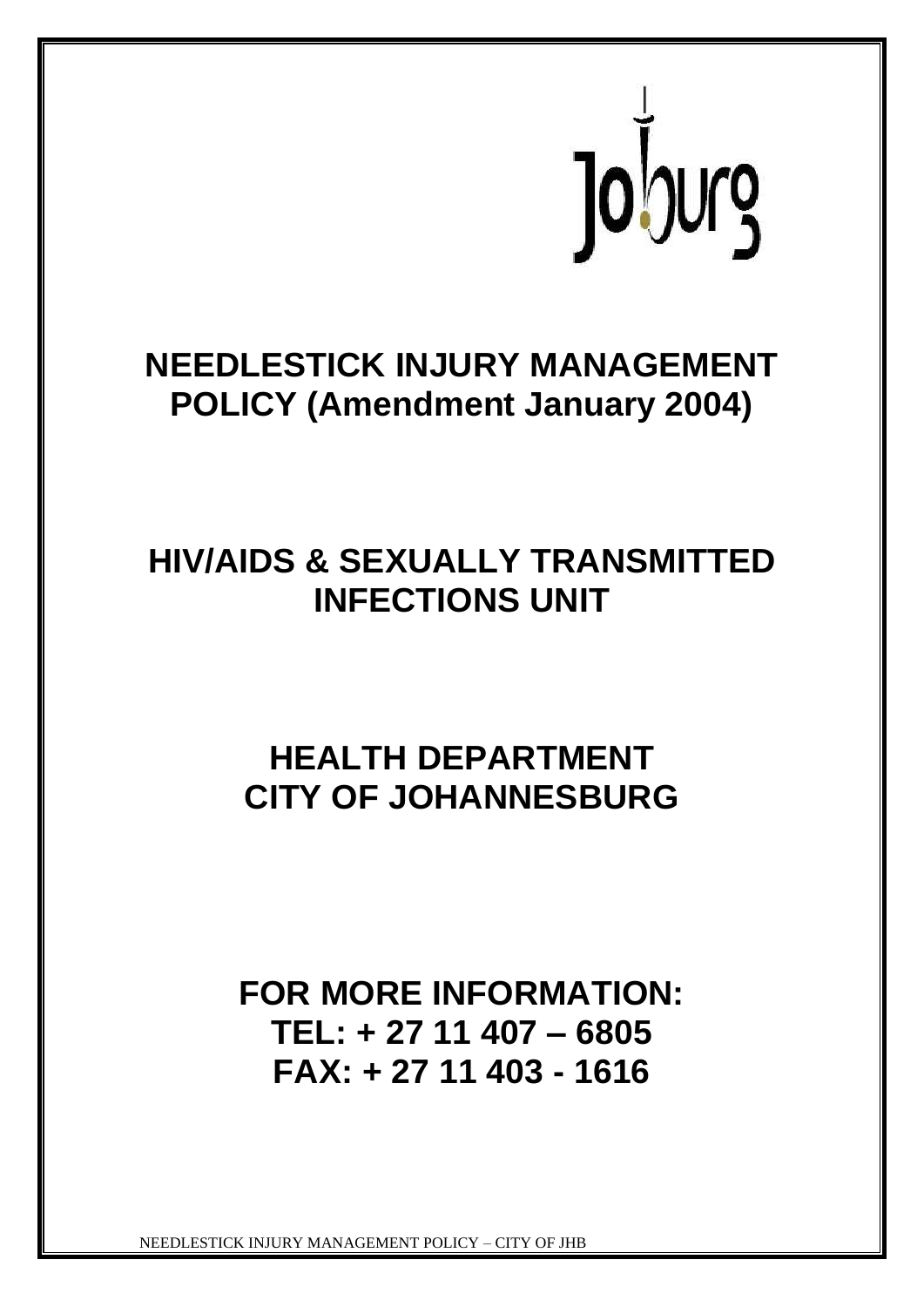## **INTRODUCTION**

This policy aims to provide guidance on the policy on management and the treatment of City of Johannesburg Health staff that have sustained accidental injuries/exposure to blood and blood stained body fluids in the course of their duties.

It is considered very important to start Post Exposure Prophylaxis (PEP) (anti – HIV medication) within 6 hours of injury. If not done, it must be started within 24 hours after the injury/exposure. Post-exposure prophylaxis means taking antiretroviral medications as soon as possible after exposure to HIV, so as to minimize chances of HIV infection.

Previous studies have proved that PEP can reduce the rate of infection in health care workers exposed to HIV by 79%; some workers who take PEP still get HIV infection. Medication is taken for four weeks (28 days)

Usually the exposure is from a 'needle stick', when a health care worker accidentally gets jabbed with a needle containing HIV-infected blood.

### **PRE-TEST COUNSELING**

Pre test HIV counseling is essential as any HIV test has the potential to be positive. Staff members have to be prepared to deal with results whether negative or positive. The consequences of a positive test have been shown to be much more serious if pre-test counseling has not occurred.

### **ACCIDENTAL INJURY/EXPOSURE INCLUDES:**

- Needle-stick injuries
- Injury with other sharp objects which are stained by blood or blood stained body fluids
- Splashes of blood/blood stained body fluids into the eyes and mouth
- Exposure of non-intact skin to blood or blood stained body fluids.

### **SIDE EFFECTS FROM PEP MEDICATIONS**

The most common side effects from PEP medications are nausea and generally not feeling well. Other possible side effects include headaches, fatigue, vomiting and diarrhea.

Serious side effects can sometimes make it difficult for affected staff to finish the treatment. Staff is encouraged to seek medical attention if serious side effects are experienced.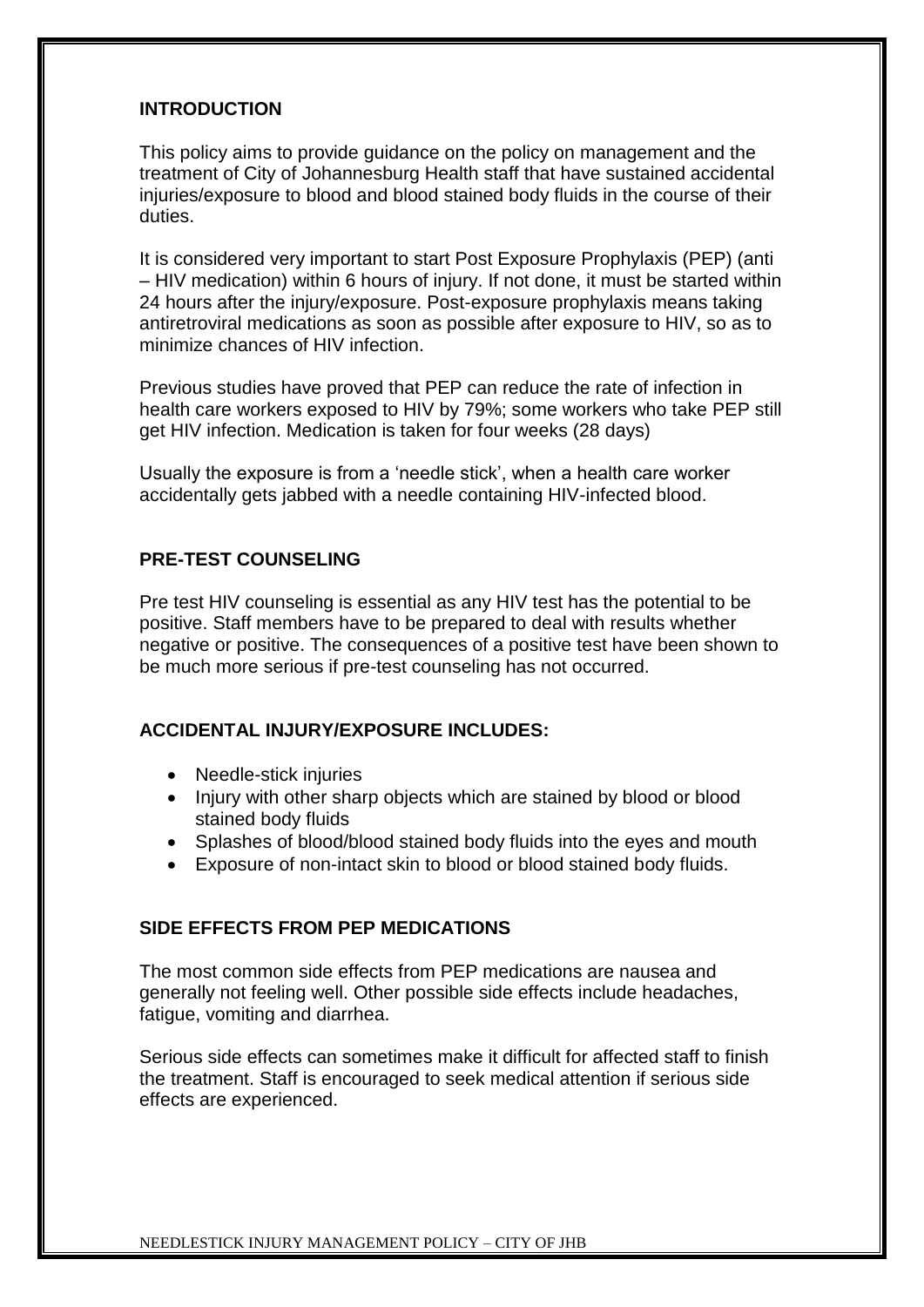## **RESPONSIBILITIES OF THE PERSON IN CHARGE OF THE EXPOSED HEALTH WORKER**

Immediate action:

- 1. Confirm that bleeding was encouraged and washing done.
- 2. Arrange to send exposed staff member to appropriate service provider as soon as possible (medication should ideally be administered within 6 hours and the sooner the better).
- 3. Fill the necessary forms and send to Occupational Health and Safety Unit within seven days of the accident.
- 4. Ensure that the administration of prescribed treatment is given unless medically contra-indicated.
- 5. If the exposed person is HIV positive, arrange to do 24 hour follow up counseling and refer the exposed person to their preferred health care providers or their General Practitioner, for appropriate follow up counseling.

## **RECOMMENDATION**

There is a need to remove current organizational and logistical obstacles in the present system of providing PEP service. Therefore, COJ needs to implement a simple, consistent, practical policy for ensuring that the service and support is provided efficiently, is accessible and confidential.

It is recommended that regions be permitted to establish partnerships with local private sector clinics for easy access to PEP service that would ensure prompt management when required, since maximum benefits are likely to be obtained when prophylaxis is started immediately.

### **THE REASONS FOR PROPOSING OUTSIDE SERVICE PROVIDERS**

The current system for managing PEP is not user friendly to health workers due to the following:

- HIV/AIDS counseling and testing service is not user friendly, it compromises confidentiality as colleagues provide the service.
- Drug supply system is not easily accessible, and creates extra responsibility for managers to store the PEP drugs.
- Services are not readily available especially if exposure happens closer to clinic facilities closure time.
- If the staff member tests positive, confidentiality is not easy to maintain.